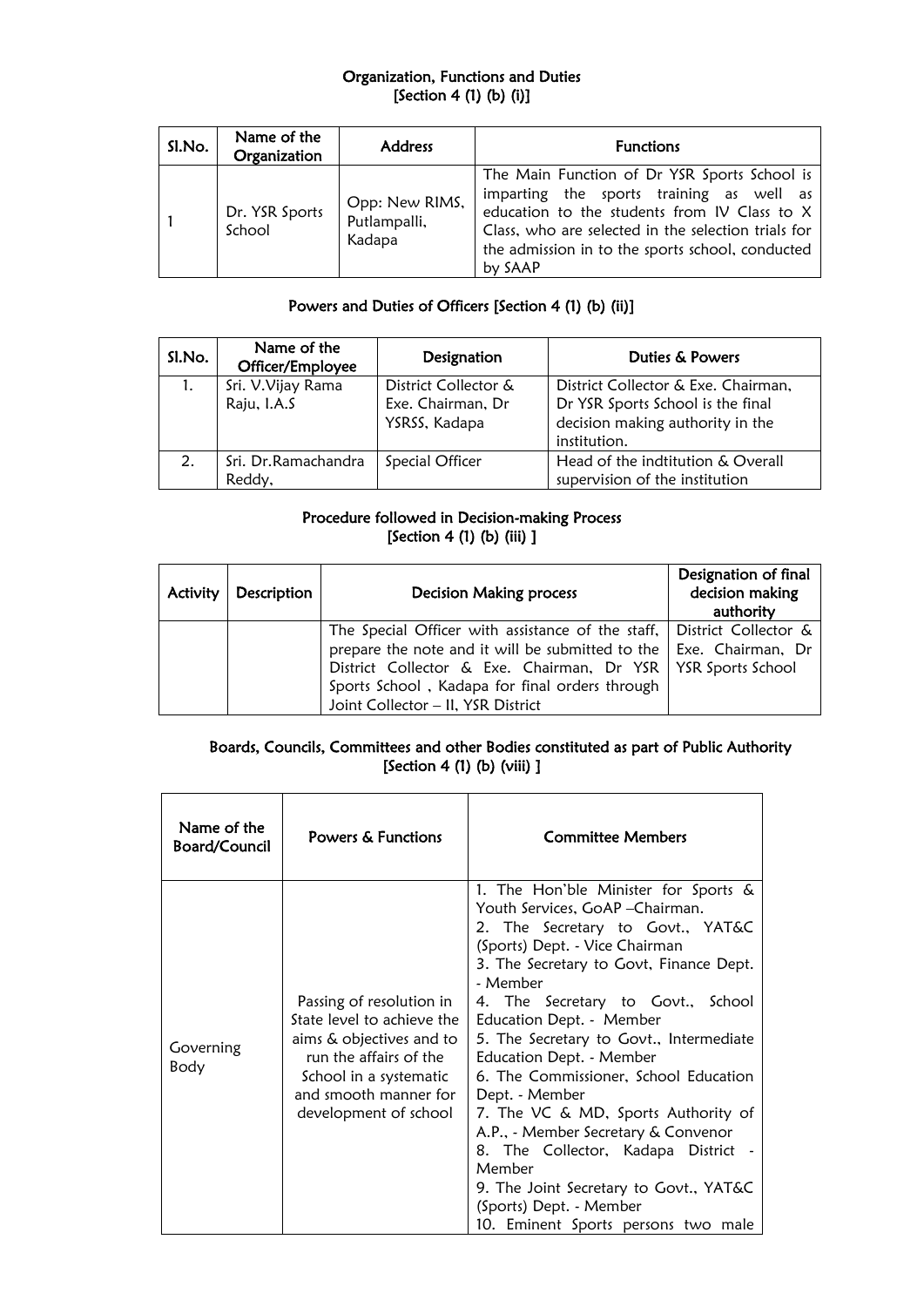|                      |                                                                                                                                                                                                | and two female i.e. Olympian and<br>World Champion, Common Wealth,<br>Asiad or Medal Winner anywhere from<br>India. Nominated by Government. -<br>Members<br>11. The Dy. Director (Technical) / Asst.<br>Director (Technical), SAAP - Member<br>12. The Special Officer of Sports School -<br>Member.                                                                                                                                                                                                                                                                                                                                                                                                                     |
|----------------------|------------------------------------------------------------------------------------------------------------------------------------------------------------------------------------------------|---------------------------------------------------------------------------------------------------------------------------------------------------------------------------------------------------------------------------------------------------------------------------------------------------------------------------------------------------------------------------------------------------------------------------------------------------------------------------------------------------------------------------------------------------------------------------------------------------------------------------------------------------------------------------------------------------------------------------|
| Executive<br>Council | Passing of resolution in<br>District level to achieve<br>the aims & objectives<br>and to run the affairs of<br>the School in a<br>systematic and smooth<br>manner for<br>development of school | 1. The District Collector, Kadapa -<br>Chairman<br>2. The Superintendent of Police, Kadapa<br>- Vice Chairman<br>3. The Joint Collector -II, Kadapa -<br>Member<br>4. The Dy. Director(Technical)/Assistant<br>Director (Technical), SAAP - Member<br>5. The Superintendent Engineer, R&B,<br>Kadapa - Member<br>6. The District Medical & Health Officer,<br>Kadapa - Member<br>7. The District Educational Officer,<br>Kadapa - Member<br>8. The District Vocational Educational<br>Officer, Kadapa - Member<br>9. The Special Officer, Sports School -<br>Member Convenor<br>10. The District Sports Development<br>Officer - Member<br>11. Two male and two female National<br>medal winners from the State - Members |

# Directory of Officers and Employees

# [Section 4 (1) (b) (ix) ]

| Name of the   | Name, Designation & address of the employee          | Telephone  | Email.                    |
|---------------|------------------------------------------------------|------------|---------------------------|
| office        |                                                      |            |                           |
| Dr YSR Sports | Sri. V. Vijay Rama Raju, I.A.S, District Collector & |            | ysrsportsschool@gmail.com |
| School        | Executive Chairman                                   |            |                           |
|               | Sri. Dr.Ramachandra Reddy, Special Officer (I/C)     | 6302059389 | ysrsportsschool@gmail.com |
|               |                                                      |            |                           |
|               | Sri. M. Hari, Football Coach                         | 9000090701 |                           |
|               | Sri. S. Ghouse Basha, Volley Ball Coach              | 9440297692 |                           |
|               | Sri G. Rajendra, Swimming Coach                      | 9550999345 |                           |
|               | Sri ST. Ansari, Gymnastics Coach                     | 8121108121 |                           |
|               | Sri T. Gopinath, Weightlifting Coach                 | 9502874165 |                           |
|               | Sri K. Sreenivasa Rao, Boxing Coach                  | 8142308571 |                           |
|               | Sri K. Siva Shankar Reddy, Weightlifting Coach       | 9533848560 |                           |
|               | Sri P. Venkateswara Rao, Athletics Coach             | 9966276974 |                           |
|               | Sri K. Khader Basha, Hockey Coach                    | 9966695357 |                           |
|               | Sri G.L. Anil Kumar, Hockey Coach                    | 9849127306 |                           |
|               | Sri K. Raju, Archery Coach                           | 9440788000 |                           |